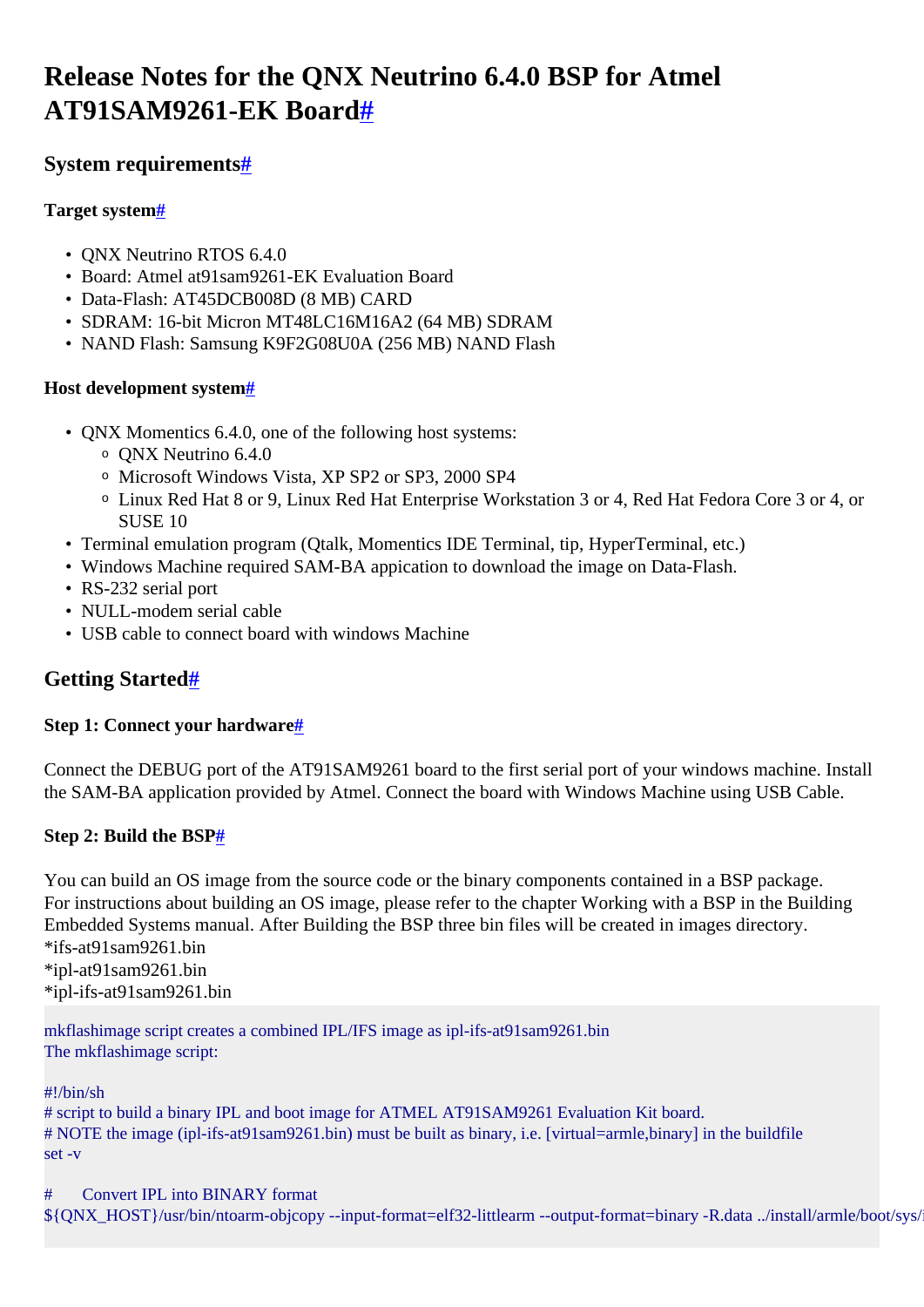#### # Pad BINARY IPL

mkrec -s16k -ffull -r ipl-tmp-at91sam9261.bin > ipl-at91sam9261.bin

### # Combine the BINARY IPL with the BINARY OS Image cat ./ipl-at91sam9261.bin ./ifs-at91sam9261.bin > ipl-ifs-at91sam9261.bin

# Cleaning up temporary files rm -f \*tmp\*

### <span id="page-1-0"></span>**Step 3A: Download the Bootable IFS image[.#](#page-1-0)**

The Boot Program integrates different programs that manage download and/or upload into the different memories of the product. First, it initializes the Debug Unit serial port (DBGU) and the USB High Speed Device Port.

- Then NAND Flash Boot program is executed. The NAND Flash Boot program searches for a valid application in the NAND Flash memory. If a valid application is found, this application is loaded into internal SRAM and executed by branching at address 0x0000\_0000 after remap.
- If no NAND Flash Boot program is found, the Data-Flash Boot program is then executed. It looks for a sequence of seven valid ARM exception vectors in a Data-Flash connected to the SPI. All these vectors must be B-branch or LDR load register instructions except for the sixth vector. This vector is used to store the size of the image to download. If a valid sequence is found, code is downloaded into the internal SRAM. This is followed by a remap and a jump to the first address of the SRAM.If no valid ARM vector sequence is found, SAM-BA Boot is then executed. It waits for transactions either on the USB device, or on the DBGU serial port.

### <span id="page-1-1"></span>**Install and setup SAM-B[A#](#page-1-1)**

1. Install "AT91-ISP v1.12.exe" .

2. Intall "ActiveTcl8.5.5.0.287690-win32-ix86-threaded.exe" i.e.TCL environment which is used by SAM-BA (any other TCL environment can also be used) .

3. Connect serial cable with windows machine, and use any serial port application such as teraterm or hyperterminal, and attach it with COM device, with baud rate set as 115200. Remove jumper J21 .

4. Restart the board, hyperterminal will be showing following message .

#### RomBOOT

 $\geq$ 

5. Connect usb cable with windows machine, It will prompt with a new usb hardware found message, and will try to install the corresponding driver .

6. Check device has enumerated properly by looking into device manager. Enable jumper J21 .

7. Start SAM-BA 2.6 with \usb\ARM0 as connection.

### <span id="page-1-2"></span>**Loading the IFS image using SAM-B[A#](#page-1-2)**

- Select the Data-Flash AT45DB/DCB tab in SAM-BA Application. Execute the Enable Data-flash on CS0 script.
- Select the ipl-ifs-at91sam9261.bin file to be sent to the target, and then press Send File. Depending on the size of your file, it will take a few seconds up to a minute.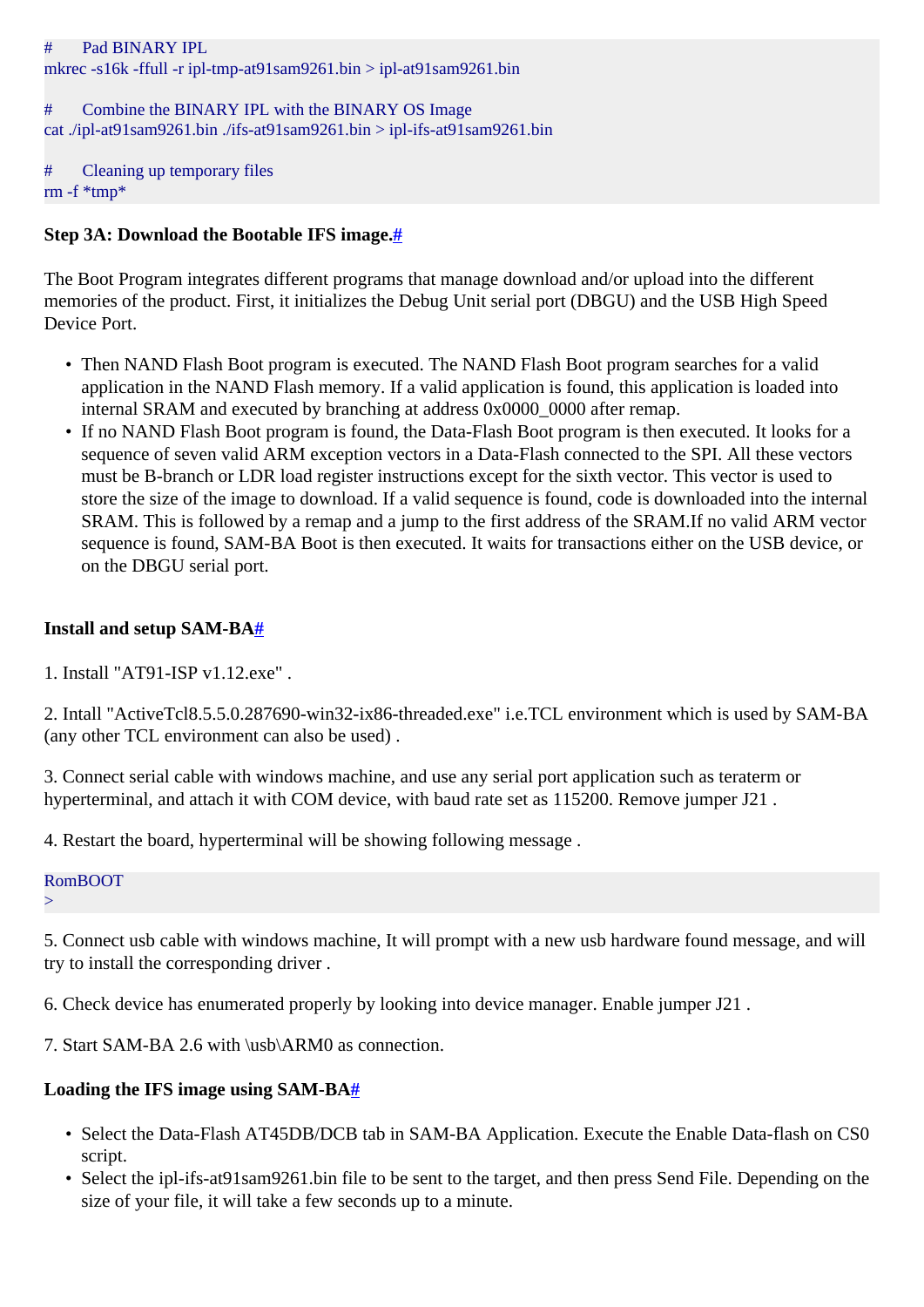| SAM-BA 2.6 - AT91SAM9261-EK                                                                                                       |              |                                                                                                             |                                   |                                                                |  |  |  |
|-----------------------------------------------------------------------------------------------------------------------------------|--------------|-------------------------------------------------------------------------------------------------------------|-----------------------------------|----------------------------------------------------------------|--|--|--|
| Script File<br>File                                                                                                               | Link<br>Help |                                                                                                             |                                   |                                                                |  |  |  |
| AT91SAM9261 Memory Display                                                                                                        |              |                                                                                                             |                                   |                                                                |  |  |  |
|                                                                                                                                   |              |                                                                                                             |                                   |                                                                |  |  |  |
| Start Address: 0x300000                                                                                                           | Refresh      | Display format                                                                                              | C ascii C 8-bit C 16-bit C 32-bit |                                                                |  |  |  |
| Size in byte(s): 0x100                                                                                                            |              |                                                                                                             |                                   |                                                                |  |  |  |
| 0x00300000                                                                                                                        | OxB3D61E04   | OxA748CB7A                                                                                                  | OxEF4097F7                        | Ox677FCA6B                                                     |  |  |  |
| 0x00300010                                                                                                                        | 0xE30F2335   | OXB5FEFDDE                                                                                                  | 0x336F37BF                        | OxB71CD73E                                                     |  |  |  |
| 0x00300020                                                                                                                        | OXBEF69A47   | 0xD63694E0                                                                                                  | OxC1D4A61F                        | OxDC2DD7AE                                                     |  |  |  |
| 0x00300030                                                                                                                        | Ox756AFF8E   | 0x159E11E6                                                                                                  | Ox10DBEFB6                        | OxCF9F3F7F                                                     |  |  |  |
| 0x00300040                                                                                                                        | 0x959B69FD   | OxF34DF2EE                                                                                                  | OXD9EC571F                        | Ox3665DCDE                                                     |  |  |  |
| 0x00300050                                                                                                                        | Ox5A7CEEB2   | Ox7DB9BAFF                                                                                                  | OXF7ABE566                        | OxE736FC72                                                     |  |  |  |
| 0x00300060                                                                                                                        | OXD57EB3EB   | OxE1FC419B                                                                                                  | OxDOD362F3                        | OXB7DD5FA6                                                     |  |  |  |
| 0x00300070                                                                                                                        | 0x59752BA3   | OXAEB7E57F                                                                                                  | OXDDEFD5EB                        | 0x9D3195E6                                                     |  |  |  |
| К                                                                                                                                 |              |                                                                                                             |                                   | 1111                                                           |  |  |  |
| Receive File Name:<br>Address: 0x0                                                                                                |              | Send File Name: Y:/package/download_pckg/9261/images/ipl-ifs-at91sam9261<br>Size (For Receive File): 0x1000 | byte(s)                           | Send File<br>Ê<br><b>Receive File</b><br>Compare sent file wit |  |  |  |
| Scripts                                                                                                                           |              |                                                                                                             |                                   |                                                                |  |  |  |
| Enable Dataflash on CSO                                                                                                           |              | $\blacktriangledown$<br>Execute                                                                             |                                   |                                                                |  |  |  |
|                                                                                                                                   |              |                                                                                                             |                                   |                                                                |  |  |  |
|                                                                                                                                   |              |                                                                                                             |                                   |                                                                |  |  |  |
| -I- Switch to the correct PCS of SPI0 Mode Register (Fixed Peripheral Selected)                                                   |              |                                                                                                             |                                   |                                                                |  |  |  |
| -I- Chip Select 0 Selected                                                                                                        |              |                                                                                                             |                                   |                                                                |  |  |  |
| -I- Enable the SPI0                                                                                                               |              |                                                                                                             |                                   |                                                                |  |  |  |
| -I-Wait for dataflash ready (bit7 of the status register)<br>-I-DataFlash AT45DB642                                               |              |                                                                                                             |                                   |                                                                |  |  |  |
| -I- End of Select DataFlash                                                                                                       |              |                                                                                                             |                                   |                                                                |  |  |  |
| (AT91-ISP v1.10) 26 % send_file {DataFlash AT45DB/DCB} "Y:/package/download_pckg/9261/images/ipl-ifs-at91sam9261.bin" 0x0         |              |                                                                                                             |                                   |                                                                |  |  |  |
| -I- Send File Y:/package/download_pckg/9261/images/ipl-ifs-at91sam9261.bin at address 0x0<br>-I- File size = $6548012$ byte $(s)$ |              |                                                                                                             |                                   |                                                                |  |  |  |
| (AT91-ISP v1.10) 26 %                                                                                                             |              |                                                                                                             |                                   |                                                                |  |  |  |
|                                                                                                                                   |              |                                                                                                             |                                   |                                                                |  |  |  |
|                                                                                                                                   |              |                                                                                                             |                                   |                                                                |  |  |  |

Now on your terminal you will see output as follows:

#### RomBOOT

 $\geq$ 

QNX Neutrino Initial Program Loader for ATMEL AT91SAM9261-EK Commands:

Press 'D' for serial download, using the 'sendnto' utility Press 'F' to Boot an OS image from SPI/SERIAL flash ATMEL AT45DB642D/AT45DCB008D SPI Flash detected.

QNX IFS image detected on page: 00000010 Offset: 00000220 Size: 0063AA2C ##############################################################Done found image, calling image setup...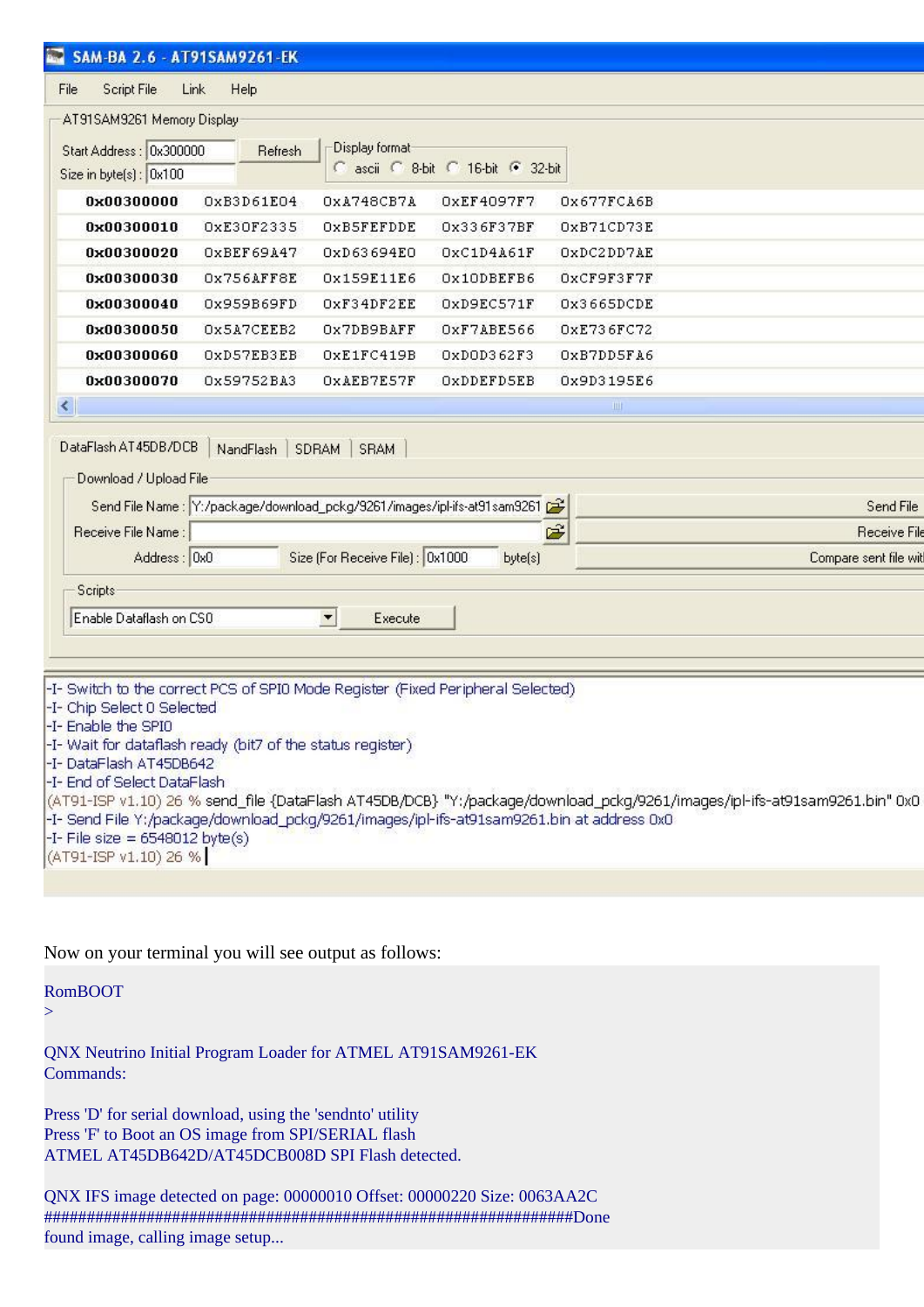PIO init : DBGU, TWI (I2C), SPI, NAND, LCD, SD/MMC. CPU0: Dcache: 512x32 WB CPU0: Icache: 512x32 CPU0: 41069265: arm926 rev 5 100MHz elf\_map: 1M va=fe000000 pa=21000000 sz=00100000 elf\_map: 1M va=fe000000 pa=21000000 sz=00100000 Header size=0x0000009c, Total Size=0x00000508, #Cpu=1, Type=4 Section:system\_private offset:0x000001f0 size:0x00000068 syspage ptr user:fc404000 kernel:fc404000 cpupage ptr user:fc404808 kernel:fc404808 spacing:84 kdebug info:00000000 callback:00000000 boot pgms:  $idx=0$  0) base paddr:21010000 start addr:fe03d838 ramsize:00000000 pagesize:00001000 Section:qtime offset:0x00000148 size:0x00000060 boot:00000000 CPS:00000000002faf08 rate/scale:320000000/-15 intr:1 Section:callout offset:0x000000a0 size:0x00000048 reboot:fc404680 power:fc4046a0 timer\_load:fc4046b4 reload:fc4046dc value:fc404708 0) display:fc404728 poll:fc40474c break:fc404770 1) display:00000000 poll:00000000 break:00000000 Section:cpuinfo offset:0x000001a8 size:0x00000020 0) cpu:41069265 flags:40000000 speed:00000064 cache i/d:1/0 name:53 Section:cacheattr offset:0x000004c8 size:0x00000040 0) flags:32 size:0020 #lines:0200 control:fc404508 next:255 1) flags:11 size:0020 #lines:0200 control:fc40455c next:255 Section:meminfo offset:0x00000508 size:0x00000000 Section:asinfo offset:0x00000328 size:0x00000160 0000) 0000000000000000-00000000ffffffff o:ffff a:0010 p:100 c:00000000 n:21 0020) 0000000020000000-0000000023ffffff o:0000 a:0017 p:100 c:00000000 n:28 0040) 0000000000000000-00000000ffffffff o:ffff a:0010 p:100 c:00000000 n:21 0060) 0000000020000000-0000000023ffffff o:0040 a:0007 p:100 c:00000000 n:32 0080) 000000002100e108-000000002163aa2b o:0000 a:0005 p:100 c:00000000 n:60 00a0) 0000000021000000-000000002100e107 o:0000 a:0007 p:100 c:00000000 n:68 00c0) 000000002100e108-000000002163aa2b o:0000 a:0007 p:100 c:00000000 n:76 00e0) 000000002000000-00000000020007fff o:0020 a:0007 p:100 c:00000000 n:84 0100) 000000002001085c-0000000020ffffff o:0020 a:0007 p:100 c:00000000 n:84 0120) 000000002163aa2c-0000000023dcffff o:0020 a:0007 p:100 c:00000000 n:84 0140) 0000000023fd0000-0000000023ffffff o:0020 a:0007 p:100 c:00000000 n:84 Section:hwinfo offset:0x000002e0 size:0x00000048 0) size:3 tag:3 isize:3, iname:0, owner:65535, kids:1 12) size:3 tag:17 isize:3, iname:9, owner:0, kids:1 24) size:3 tag:3 isize:3, iname:37, owner:12, kids:1 36) size:4 tag:46 isize:4, iname:41, owner:24, kids:0 00 00 00 00 Section:typed\_strings offset:0x00000258 size:0x00000028 off:0 type:5 string:'AT91SAM9261' off:16 type:2 string:'localhost' Section:strings offset:0x00000280 size:0x00000060 [0]'hw' [3]'Group' [9]'unknown' [17]'Bus' [21]'memory' [28]'ram' [32]'1to1' [37]'rtc' [41]'NONE' [46]'Device' [53]'arm926' [60]'imagefs' [68]'startup' [76]'bootram' [84]'sysram' Section:intrinfo offset:0x00000488 size:0x00000040 0) vector\_base:00000000, #vectors:32, cascade\_vector:7fffffff cpu\_intr\_base:00000000, cpu\_intr\_stride:0, flags:0000  $id =$  flags:8000, size:002c, rtn:fc4045c8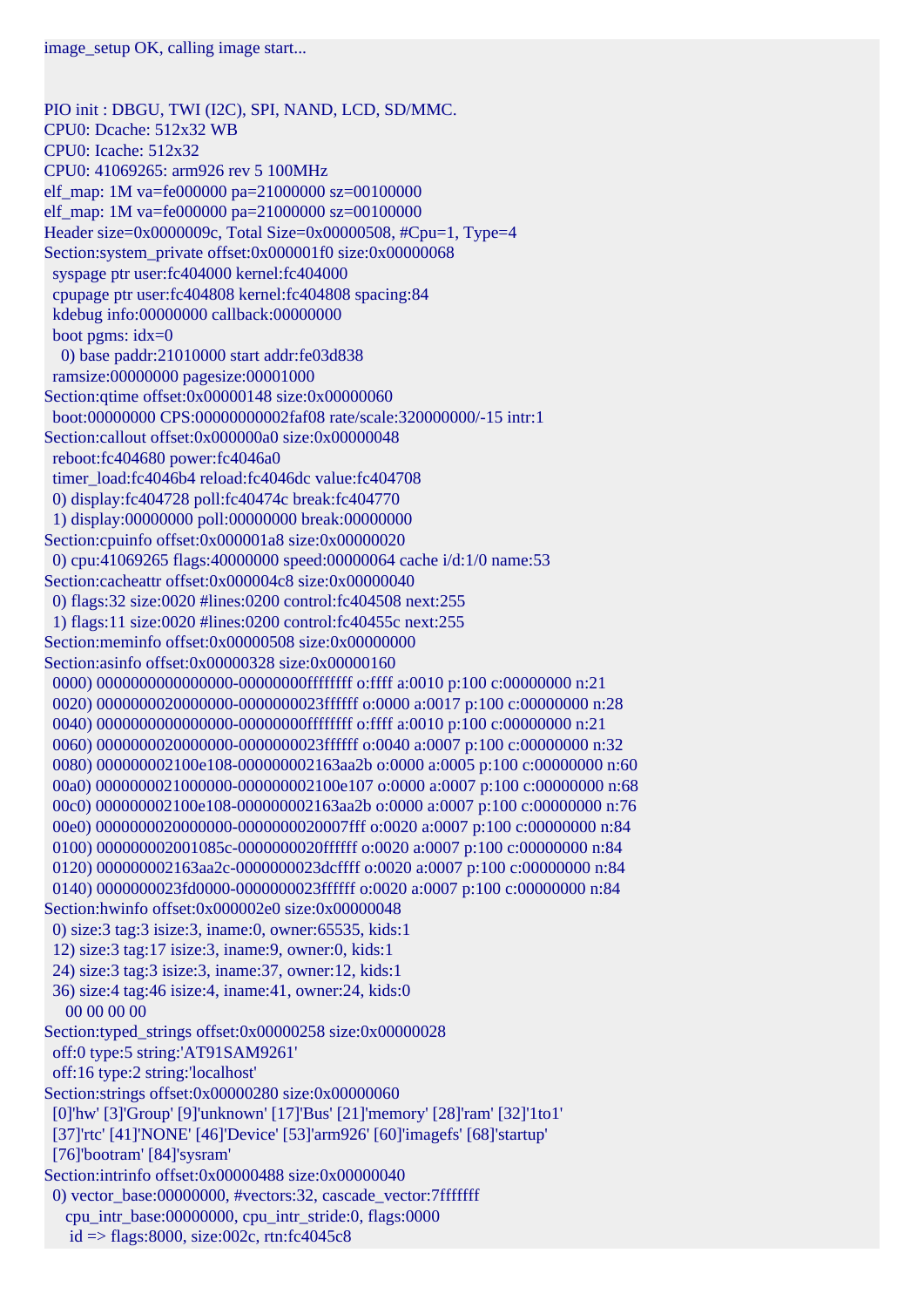eoi  $\Rightarrow$  flags:9000, size:0028, rtn:fc4045f4 mask:fc40461c, unmask:fc404640, config:00000000 Section:smp offset:0x00000508 size:0x00000000 Section:pminfo offset:0x00000508 size:0x00000000 Section:mdriver offset:0x00000508 size:0x00000000 Section:boxinfo offset:0x000001c8 size:0x00000028 hw\_flags:00000000 Section:cpu offset:0x00000128 size:0x00000020 page\_flush:fc40458c page\_flush\_deferred:fc4045c4 upte\_ro:00000aae upte\_rw:00000ffe kpte\_ro:0000000e kpte\_rw:0000055e mask\_nc:0000000c mmu\_cr1:00051078 set:0000317f clr:00000000 -> 0005317f System page at phys:20010000 user:fc404000 kern:fc404000 Starting next program at vfe03d838 cpu\_startnext: cpu0 -> fe03d838 Welcome to QNX Neutrino 6.4 on the Atmel AT91SAM9261 Board Starting DBGU driver... Starting SPI0 driver... Starting SPI1 driver... Starting USB driver... starting Input Drivers... Starting Graphics driver... Starting SD/MMC driver... #

You can test the OS simply by executing any shell builtin command or any command residing within the OS image (e.g. ls).

#### <span id="page-4-0"></span>**Step 3B: Reprogram the IPL[.#](#page-4-0)**

In case if Board is new or IPL gets corrupted, We can reprogram IPL using SAM-BA application.

- Select the Data-Flash AT45DB/DCB tab in SAM-BA application window, . Execute the Enable Data-flash on CS0 script.
- Select the ipl-at91sam9261.bin file to be sent to the target, and then press Send File. It will take a few seconds up to a minute.
- Snapshot is as follows: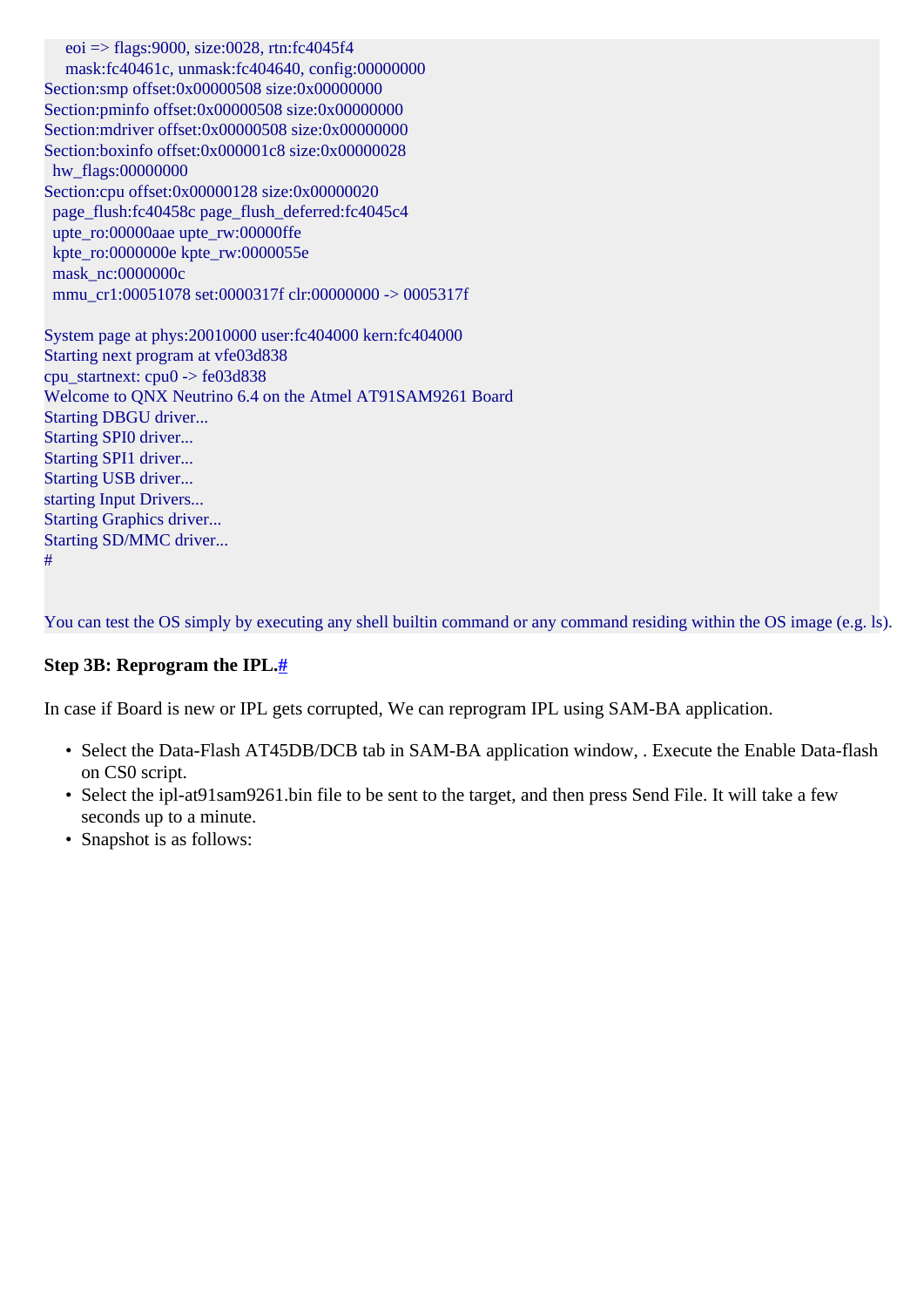| SAM-BA 2.6 - AT91SAM9261-EK                                                           |                                                                          |                                     |            |                                                                                                                         |
|---------------------------------------------------------------------------------------|--------------------------------------------------------------------------|-------------------------------------|------------|-------------------------------------------------------------------------------------------------------------------------|
| File                                                                                  | Link                                                                     |                                     |            |                                                                                                                         |
| Script File                                                                           | Help                                                                     |                                     |            |                                                                                                                         |
| AT91SAM9261 Memory Display                                                            |                                                                          | Display format-                     |            |                                                                                                                         |
| Start Address: 0x300000<br>Size in byte(s): 0x100                                     | Refresh                                                                  | C ascii C 8-bit C 16-bit C 32-bit   |            |                                                                                                                         |
| 0x00300000                                                                            | OxB3D61E04                                                               | OXE748CB7A                          | OxEF409FF7 | Ox6F7FCB6B                                                                                                              |
| 0x00300010                                                                            | OXEBOF7335                                                               | OXB5FEF9DE                          | 0x336F77BF | OxB71CD73E                                                                                                              |
| 0x00300020                                                                            | OXBEF69A47                                                               | 0xD6B694E0                          | OxC1D4A61F | OXDC2DD7AE                                                                                                              |
| 0x00300030                                                                            | Ox756AFB8E                                                               | 0x159E11E6                          | Ox10DBEFB6 | OxCF9F3F7F                                                                                                              |
| 0x00300040                                                                            | 0x958B69FD                                                               | OxF34F72EE                          | OXE9EC575F | Ox3667DCDE                                                                                                              |
| 0x00300050                                                                            | Ox5A7CEEB2                                                               | Ox7DB9BAFF                          | OXF7ABE566 | OxE736F472                                                                                                              |
| 0x00300060                                                                            | OxD55CF3EB                                                               | OxE1FE4199                          | OxDOD362B7 | Ox97DD5FA6                                                                                                              |
| 0x00300070                                                                            | 0x19752BA7                                                               | OXAFF7E57F                          | OXDDEFD5EB | 0x9D319DE6                                                                                                              |
| $\prec$                                                                               |                                                                          |                                     |            | Ш                                                                                                                       |
| Receive File Name:                                                                    | Send File Name : Y:/package/download_pckg/9261/images/ipl-at91sam9261.bi |                                     |            | Send File<br>É<br>Receive File                                                                                          |
| Address: 0x0                                                                          |                                                                          | Size (For Receive File) : 0x1000    | byte(s)    | Compare sent file wit                                                                                                   |
| <b>Scripts</b>                                                                        |                                                                          |                                     |            |                                                                                                                         |
| Enable Dataflash on CSO                                                               |                                                                          | $\overline{\phantom{a}}$<br>Execute |            |                                                                                                                         |
|                                                                                       |                                                                          |                                     |            |                                                                                                                         |
|                                                                                       |                                                                          |                                     |            |                                                                                                                         |
| -I- Switch to the correct PCS of SPIO Mode Register (Fixed Peripheral Selected)       |                                                                          |                                     |            |                                                                                                                         |
| -I- Chip Select 0 Selected<br>-I- Enable the SPIO                                     |                                                                          |                                     |            |                                                                                                                         |
| -I-Wait for dataflash ready (bit7 of the status register)                             |                                                                          |                                     |            |                                                                                                                         |
| -I-DataFlash AT45DB642<br>-I- End of Select DataFlash                                 |                                                                          |                                     |            |                                                                                                                         |
|                                                                                       |                                                                          |                                     |            | (AT91-ISP v1.10) 26 % send_file {DataFlash AT45DB/DCB} "Y:/package/download_pckg/9261/images/ipl-at91sam9261.bin" 0x0 0 |
| -I- Send File Y:/package/download_pckg/9261/images/ipl-at91sam9261.bin at address 0x0 |                                                                          |                                     |            |                                                                                                                         |
| -I- File size = $16384$ byte(s)<br>(AT91-ISP v1.10) 26 %                              |                                                                          |                                     |            |                                                                                                                         |
|                                                                                       |                                                                          |                                     |            |                                                                                                                         |
|                                                                                       |                                                                          |                                     |            |                                                                                                                         |

### <span id="page-5-0"></span>**Summary of driver command[s#](#page-5-0)**

The driver command lines below are specific to the Atmel AT91SAM9261 board. See the online docs for each driver for additional command-line options and other details.

Note: Some of the following drivers are commented out in the default buildfile. To use the drivers in the target hardware, you'll need to uncomment them in your buildfile, rebuild the image, and load the image into the board.

#### <span id="page-5-1"></span>**Startup:[#](#page-5-1)**

Command: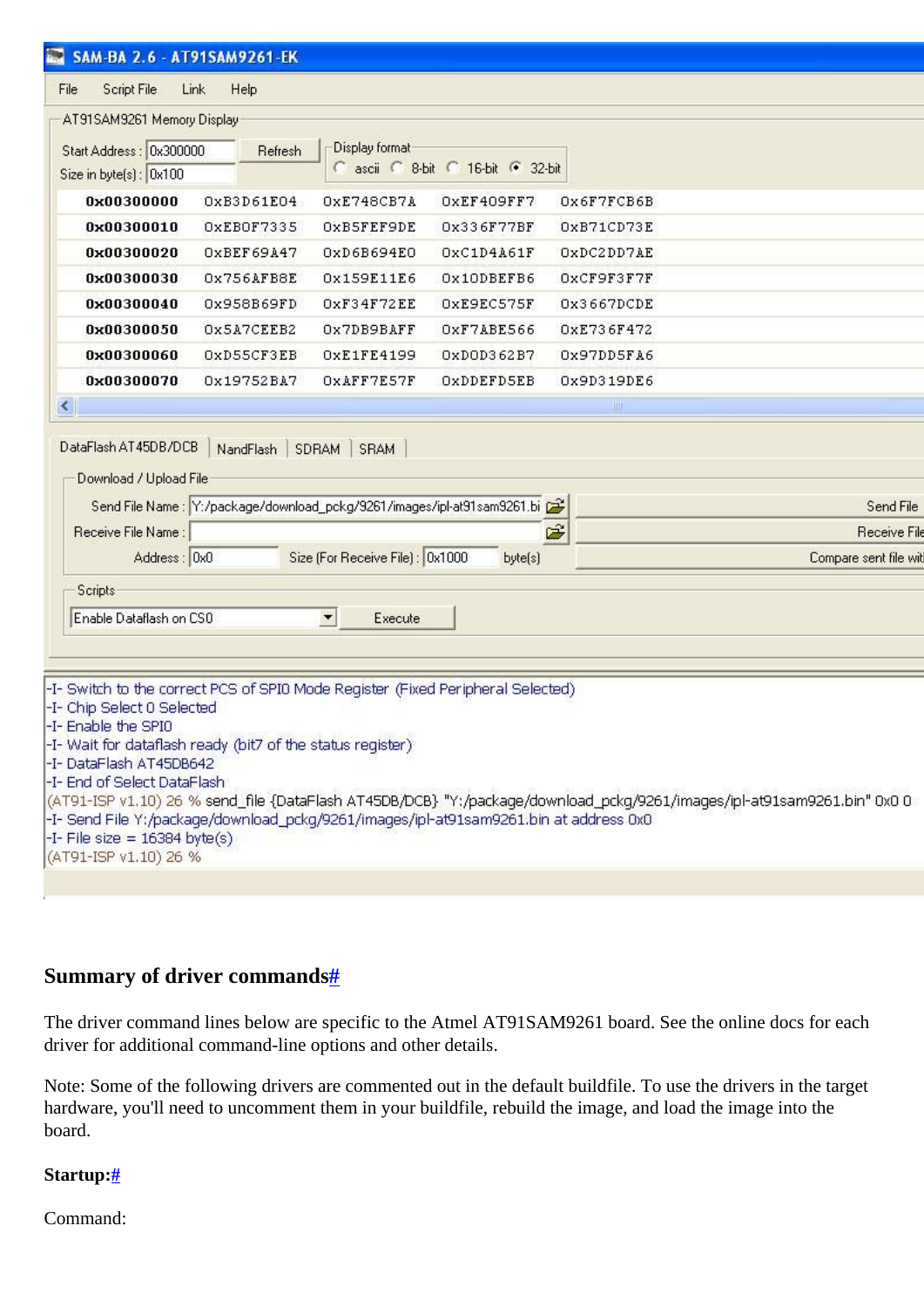### <span id="page-6-0"></span>**Serial[:#](#page-6-0)**

#### Command:

devc-serdebug -e -F -S -b115200 -c50000000 0xfffff200,1

Required binaries:

• devc-serdebug

### <span id="page-6-1"></span>**MMC SD:[#](#page-6-1)**

### Command:

devb-mmcsd-at91sam9xx mmcsd ioport=0xFFFA8000,irq=9

Required binaries and libraries:

- devb-mmcsd-at91sam9xx
- libcam.so
- cam-disk.so
- io-blk.so
- fs-dos.so
- fs-qnx4.so

### <span id="page-6-2"></span>**SPI[:#](#page-6-2)**

Command:

spi-master -u0 -d at91sam9xx base=0xFFFC8000,irq=12,clock=50000000

spi-master -u1 -d at91sam9xx base=0xFFFCC000,irq=13,clock=50000000

### Required binaries:

- spi-master
- spi-at91sam9xx.so

### <span id="page-6-3"></span>**ETFS NAND flash[#](#page-6-3)**

#### Command:

fs-etfs-at91sam9xx -D addr=0x40000000,board\_id=at91sam9261-ek -m /fs/etfs

### Required binaries:

- fs-etfs-at91sam9xx
- etfsctl

**Note**: For more information about these commands, see the Neutrino Utilities Reference.

## <span id="page-6-4"></span>**Graphics[#](#page-6-4)**

Command: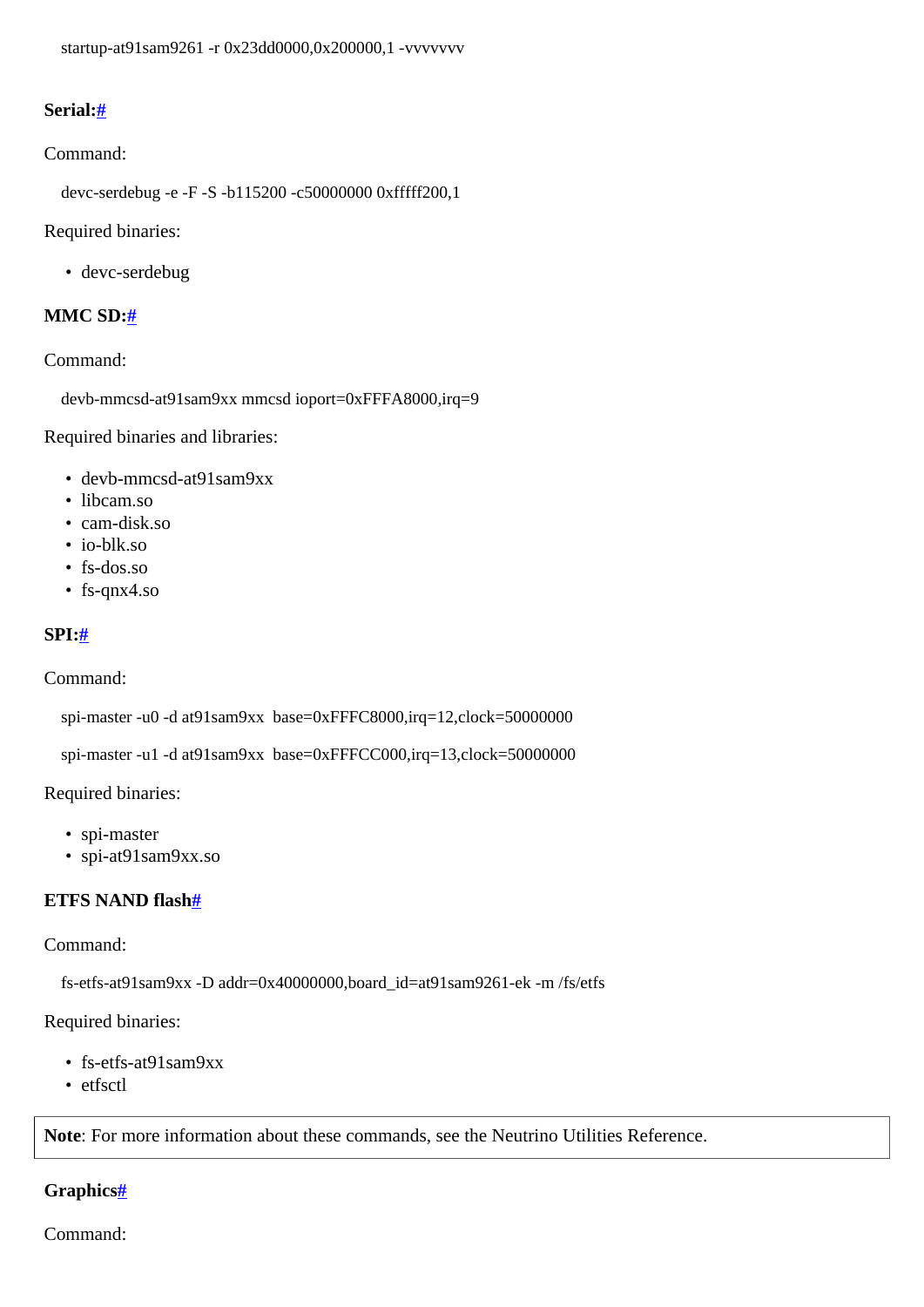Photon & waitfor /dev/photon io-display -dvid=0x0,did=0x0 io-graphics pwm & pterm -x10 -y10 -h250 -w200 -t"QNX 6.4.0" -K 03 & devc-pty &

### Required binaries:

- devg-at91sam9261.so
- libph.so
- libAp.so
- libphexlib.so
- libphrender.so
- libffb.so
- libdisputil.so
- libimg.so.1
- ttfFFcore.so
- PHFcore.so
- FCcore.so
- libFF-T2K so
- libblkcache.so
- libFF-T2K-fm.so
- libFF-T2K-cache.so
- phfont.so
- libfontutils.so
- libfont.so

Required configuration files:

- /usr/photon/config/at91sam9261.conf=\${PWD}/../src/hardware/devg/atl91sam9261/at91sam9261.conf
- /etc/system/config/display.conf=\${PWD}/../src/hardware/devg/atl91sam9xx/display.conf

# <span id="page-7-0"></span>**About graphics[#](#page-7-0)**

This driver currently supports the AT91SAM9261 integrated LCD controller . It was developed on the Atmel AT91SAM9261 Evaluation Board. This is the GF graphics driver is loaded by io-display.

## <span id="page-7-1"></span>**LCD Display[s#](#page-7-1)**

• By default the driver sets up the Hitachi TX09D71VM1CCA TFT with the AT91SAM9261 reference board.

| <b>HW</b> Format | <b>ONX Format</b> | <b>Notes</b>                  |
|------------------|-------------------|-------------------------------|
| $ 24-bit$        |                   | format is RGB888<br>tramework |

The LCD controller for the AT91SAM9261 expects colors to be in the format of BGR. The QNX graphics framework specify the colorformat as RGB. The graphics driver is now providing the entry points for the SW rendering to be done in the correct format.The file fbaccess.c implements the s/w rendering functions for rgb888 format.